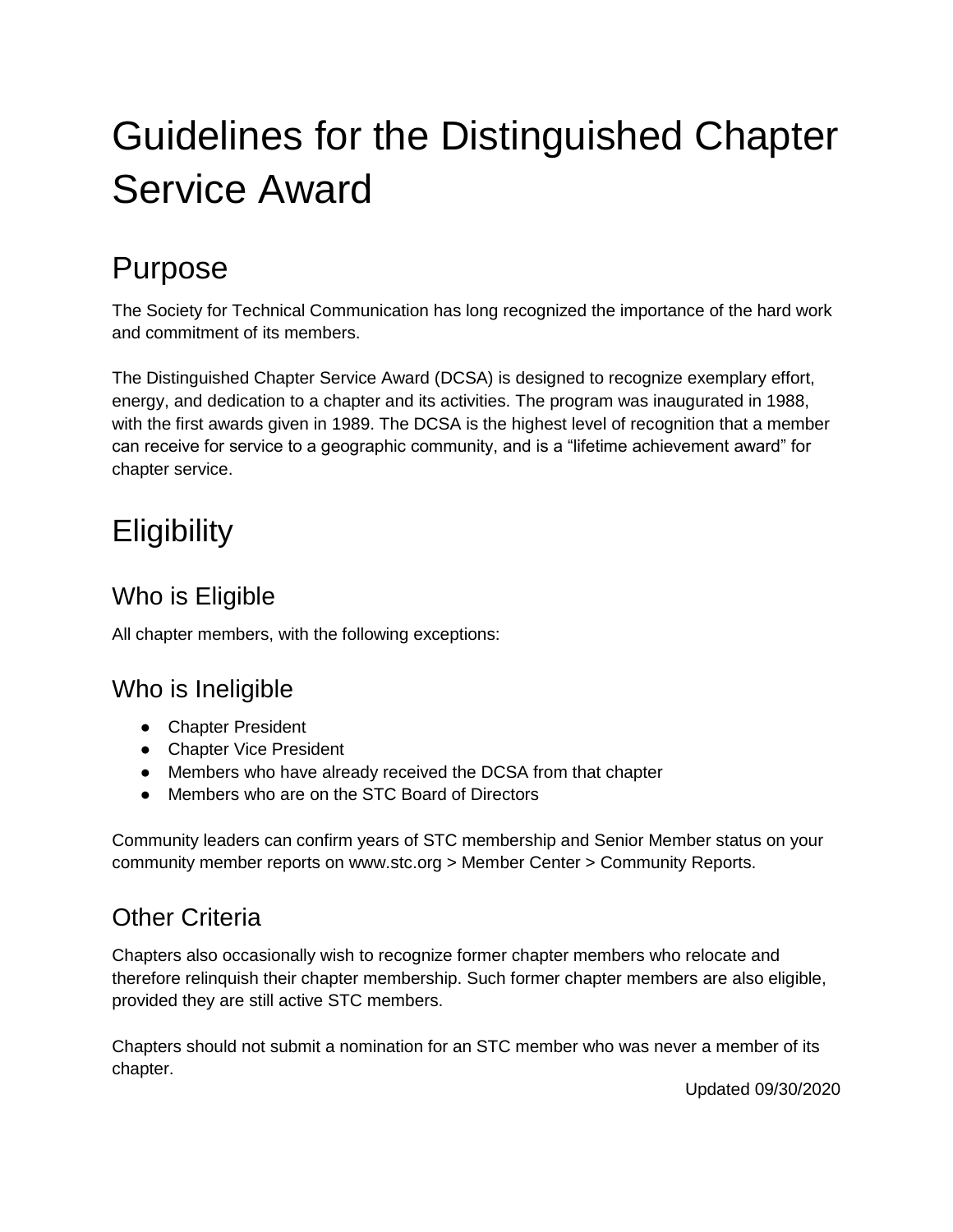If a member was already awarded a DCSA from one chapter, they are still eligible to be awarded a DCSA from a different chapter if they are a member of the second chapter.

The DCSA award is not intended for student members. They are recognized with the Distinguished Service Award for Students (DSAS). Please see those guidelines for more information.

#### Duration and Variety of Service

Because the scope of chapter service is broad, the award criteria are not rigid, but chapters are encouraged to consider at least two basic criteria: consistency of service over time and variety of service. For example, an individual who has long served the chapter by holding various chapter offices, by acting as the webmaster, by running the competition, or any combination of the above, could be nominated.

#### Recommendation Process Details

Each chapter may make at least one recommendation each year. The chart below outlines how many nominees a chapter may recommend, based on their number of members as of 31 August. Contact the STC Office to find out your chapter count as of that date if it is not known.

| <b>COMMUNITY SIZE AS OF JUNE 30</b> | <b>NUMBER OF NOMINEES</b> |
|-------------------------------------|---------------------------|
| 40 MEMBERS OR FEWER                 |                           |
| 41-150 MEMBERS                      |                           |
| 151+ MEMBERS                        |                           |

A member may be nominated for the Distinguished Chapter Service Award in the same year that they are nominated for Associate Fellow.

### Nominating Procedure

Submit recommendation forms to the Distinguished Community Service Awards Committee via web form by the due date. The due date and web application are posted on the DCSA webpage: [https://www.stc.org/membership/recognition/stc-awards/distinguished-community](https://www.stc.org/membership/recognition/stc-awards/distinguished-community-service-awards/)[service-awards/.](https://www.stc.org/membership/recognition/stc-awards/distinguished-community-service-awards/)

In making the recommendations, the chapter administrative council should specify clearly in a short paragraph why the individual is being recommended and send a citation with each recommendation.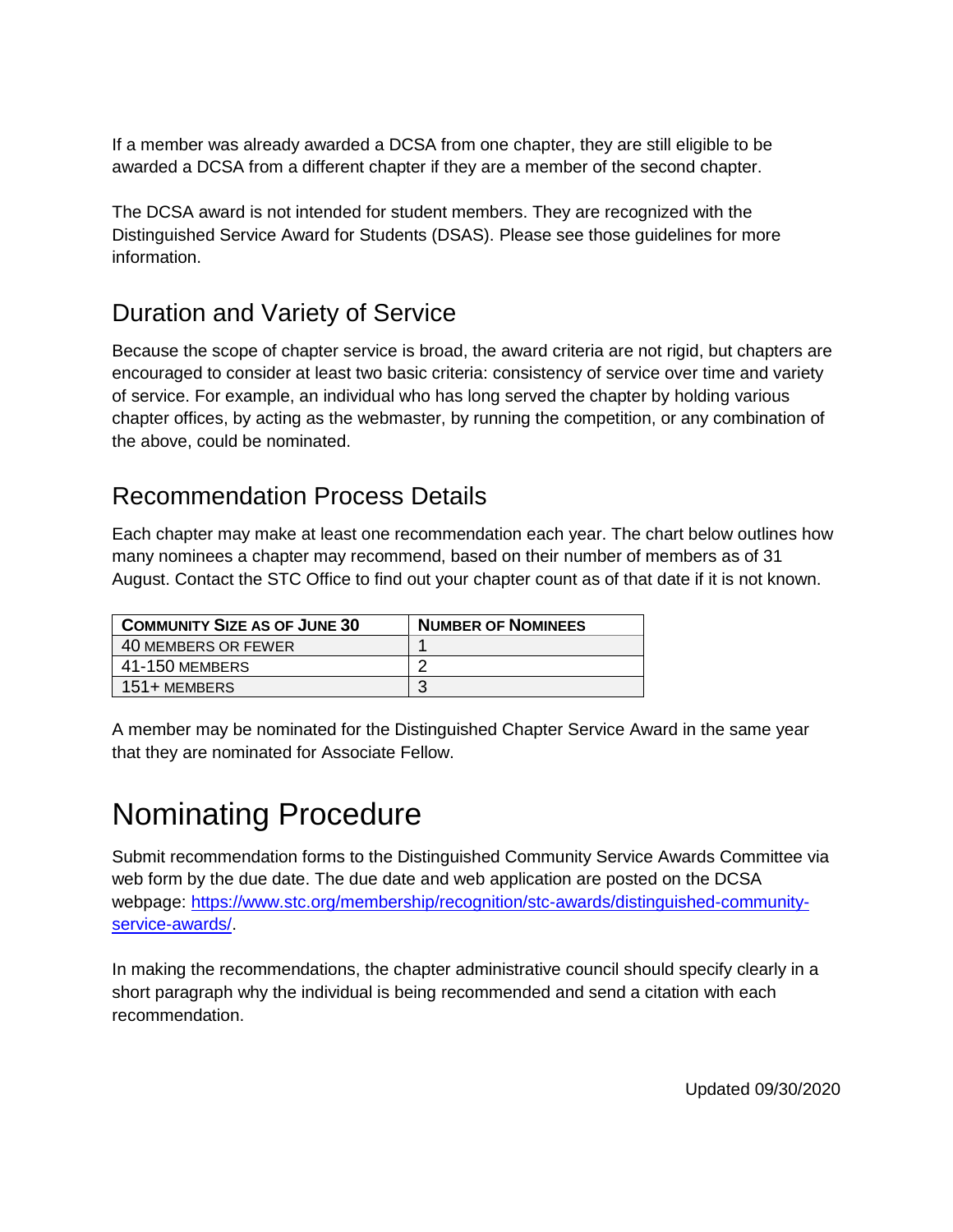Each citation should be brief and meaningful to the recipient. Listed here are some sample citations. Chapter leaders making nominations should compose an individual citation for each recommendation.

- *For outstanding contributions to the competitions of the \_\_\_\_\_\_\_ chapter.*
- *For sustained contributions to the \_\_\_\_\_\_\_ chapter—for your wisdom, experience, and sound advice.*
- *In recognition of your exemplary efforts to revitalize the \_\_\_\_\_\_\_ chapter and of your continuing contributions to chapter activities.*
- *For your unfailing willingness to initiate and wholeheartedly support innovative and successful \_\_\_\_\_\_\_ chapter activities.*
- *For outstanding leadership of the \_\_\_\_\_\_\_ chapter—for inspiration, enthusiasm, creativity, and dedication.*
- *For your exceptional leadership as \_\_\_\_\_\_\_ chapter president and your encouragement and support as a mentor in our profession.*
- *For leadership in establishing the \_\_\_\_\_\_\_ chapter and for continuing selfless contributions to the chapter.*

The DCA Committee prepares a summary of names, citations, and recommendation materials, which are submitted for approval to the STC Board of Directors.

### Announcement Procedure

The announcement and presentation of awards are left to the chapter's discretion. Many chapters want this award announcement to be a surprise. It is suggested that the award be made at a special chapter meeting or event.

After Board approval, the DCA Committee will notify the chapter representative who submitted the application. Within a month after notification, the STC office will email a personalized PDF certificate to that chapter representative. This PDF should be printed out on high quality paper, then framed or made into a plaque, and presented to the recipient. After presentation, the PDF can be emailed to the recipient for use on their website, blog, etc. Attribution should be given to STC on any external site posted. This green initiative has been requested by members who prefer to publicize their award online. It also gives the chapter flexibility in presentation.

DCSA recipients are recognized as a group at the Annual Summit during the Leadership Day activities, and individually on large posters displayed prominently at the venue. All award recipients are also listed in an issue of *Intercom* and the "STC Notebook" blog.